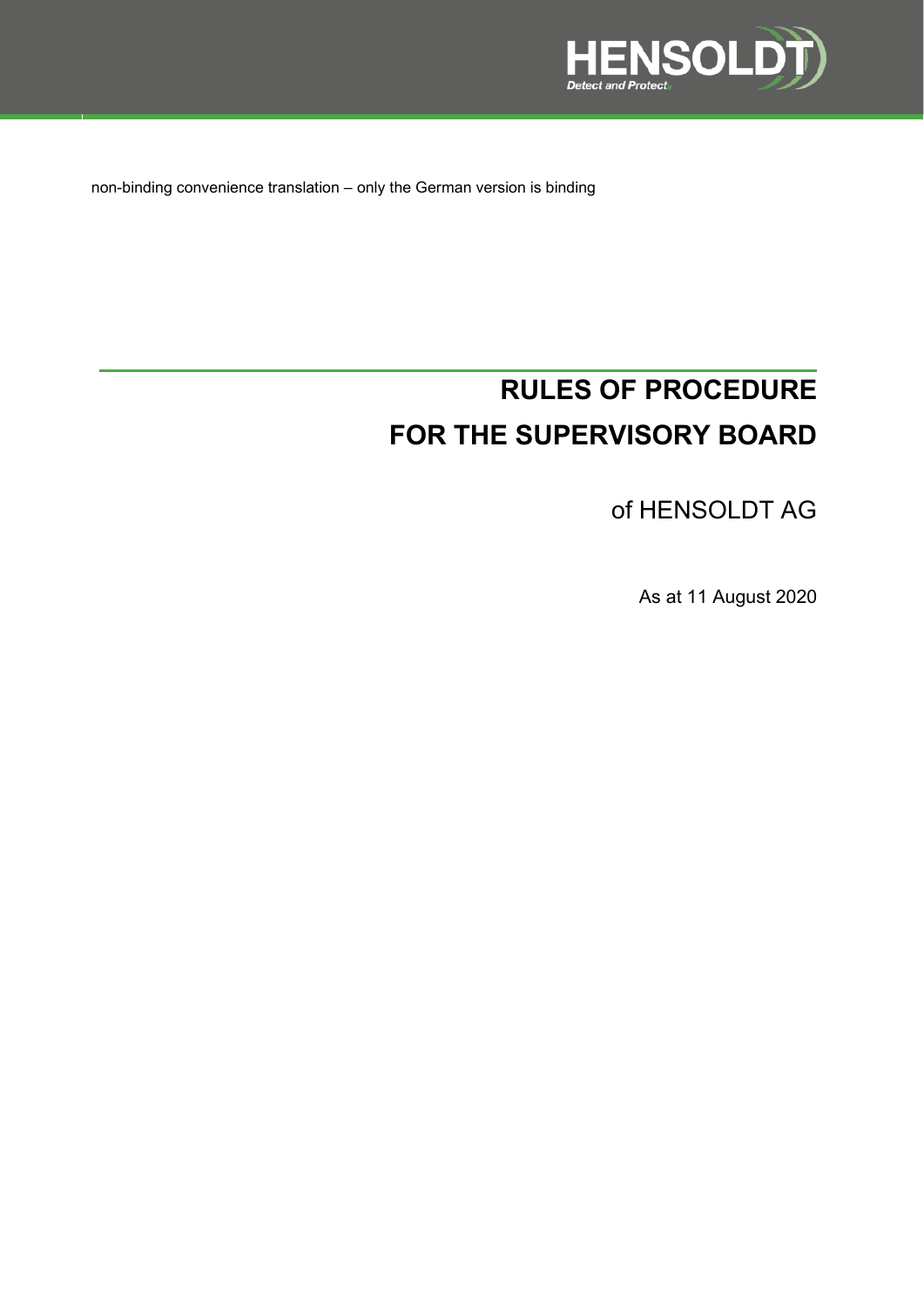- 1. The supervisory board shall have twelve members, of whom six are to be named by the shareholders and the other six are to be named by the employees in accordance with the provisions of the German Co-Determination Act (MitbestG).
- 2. The supervisory board shall be composed in such a way that its members as a group possess the knowledge, ability and expert experience required to properly fulfil its tasks and that the statutory gender quota is met. The supervisory board shall specify concrete objectives with respect to its composition in accordance with the German Corporate Governance Code (DCGK) and shall define a competence profile for the body as a whole. The supervisory board shall respect diversity. When making suggestions to the general meeting, the supervisory board shall take account of these objectives and aim at implementing the competence profile for the body as a whole.
- 3. No member of the supervisory board may pursue personal interests in their decisions or use business opportunities intended for the company for themselves.
- 4. Each member of the supervisory board shall inform the chairperson of the supervisory board<sup>\*</sup> of any conflicts of interest, in particular those which may result from a consulting, directorship or similar function with clients, suppliers, lenders or other third parties. The chairperson of the supervisory board shall disclose his conflicts of interest to the board's executive committee. Material conflicts of interest and those which are not merely temporary in respect of the person of a supervisory board member shall result in the termination of his mandate.
- 5. Generally, only persons up to a maximum of 70 years of age should be nominated to be elected as a supervisory board member. The duration of the membership of the supervisory board shall be disclosed.
- 6. The supervisory board shall check the efficiency of its work on a regular basis.

## **Article 2**

1. Immediately after its election, in a constituent meeting to take place at the conclusion of the general meeting in which the shareholders' supervisory board members have been elected, the supervisory board shall elect a chairperson and a deputy[\\*\\*](#page-1-1) from among its ranks in accordance with the provisions of the German Co-Determination Act (MitbestG).

<span id="page-1-0"></span>The term 'chairperson' shall refer to people of any gender.

<span id="page-1-1"></span>The term 'deputy' shall refer to people of any gender.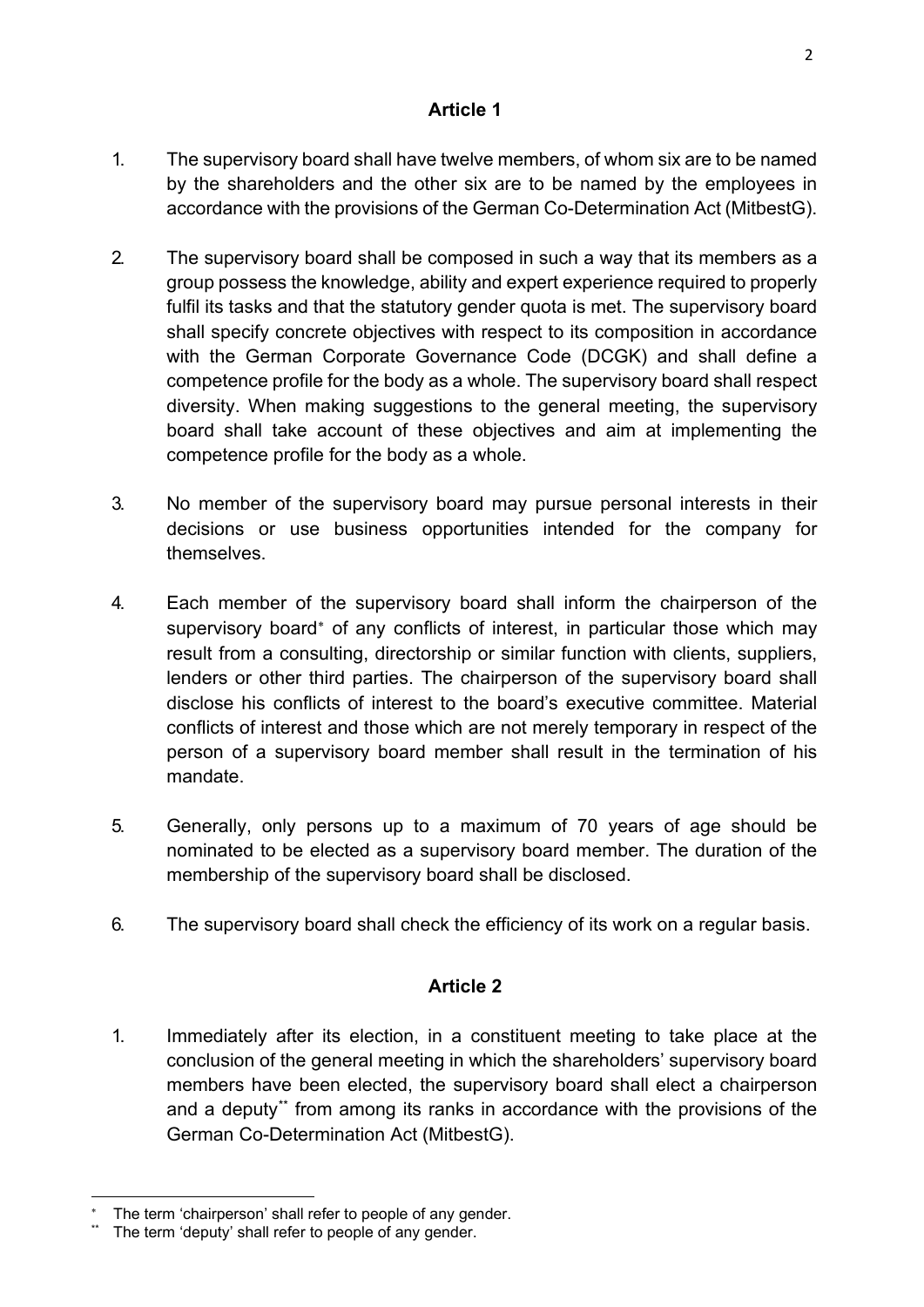- 2. The chairperson shall coordinate the supervisory board's work.
- 3. In all cases in which the deputy represents the chairperson in the latter's absence, the deputy shall have the same rights and obligations as those imposed on the chairperson by law or by the statutes. However, the deputy shall not have a double voting right.

- 1. The supervisory board shall be guided by the recommendations and suggestions of the German Corporate Governance Code.
- 2. The supervisory board shall ensure that suitable rules of conduct are available and apply to the company's management board members and employees. Supervisory board members shall also comply with these rules as amended to the extent that they apply to them.
- 3. In particular, supervisory board members shall maintain secrecy concerning confidential reports received by them and confidential discussions. If a supervisory board member obtains the support of a third party for fulfilling his tasks, he shall ensure that such third party observes the same confidentiality obligations and is only granted access to confidential information to the extent that this is required to provide this support.

#### **Article 4**

- 1. The supervisory board shall ensure that the management board complies with its duties to report to the supervisory board, especially those set out in section 90 of the German Stock Corporation Act (AktG).
- 2. The supervisory board shall review the annual financial statements of HENSOLDT AG, the consolidated financial statements of the HENSOLDT Group, the combined management report of HENSOLDT AG and the HENSOLDT Group and the proposal for the appropriation of net income.

It shall take the results of the preliminary review by the audit committee as a basis for this. The auditor shall participate in the supervisory board's discussions concerning these documents and shall report on the key results of his audit. The supervisory board shall decide upon the management board's proposal for the appropriation of net income and the report of the supervisory board to the general meeting.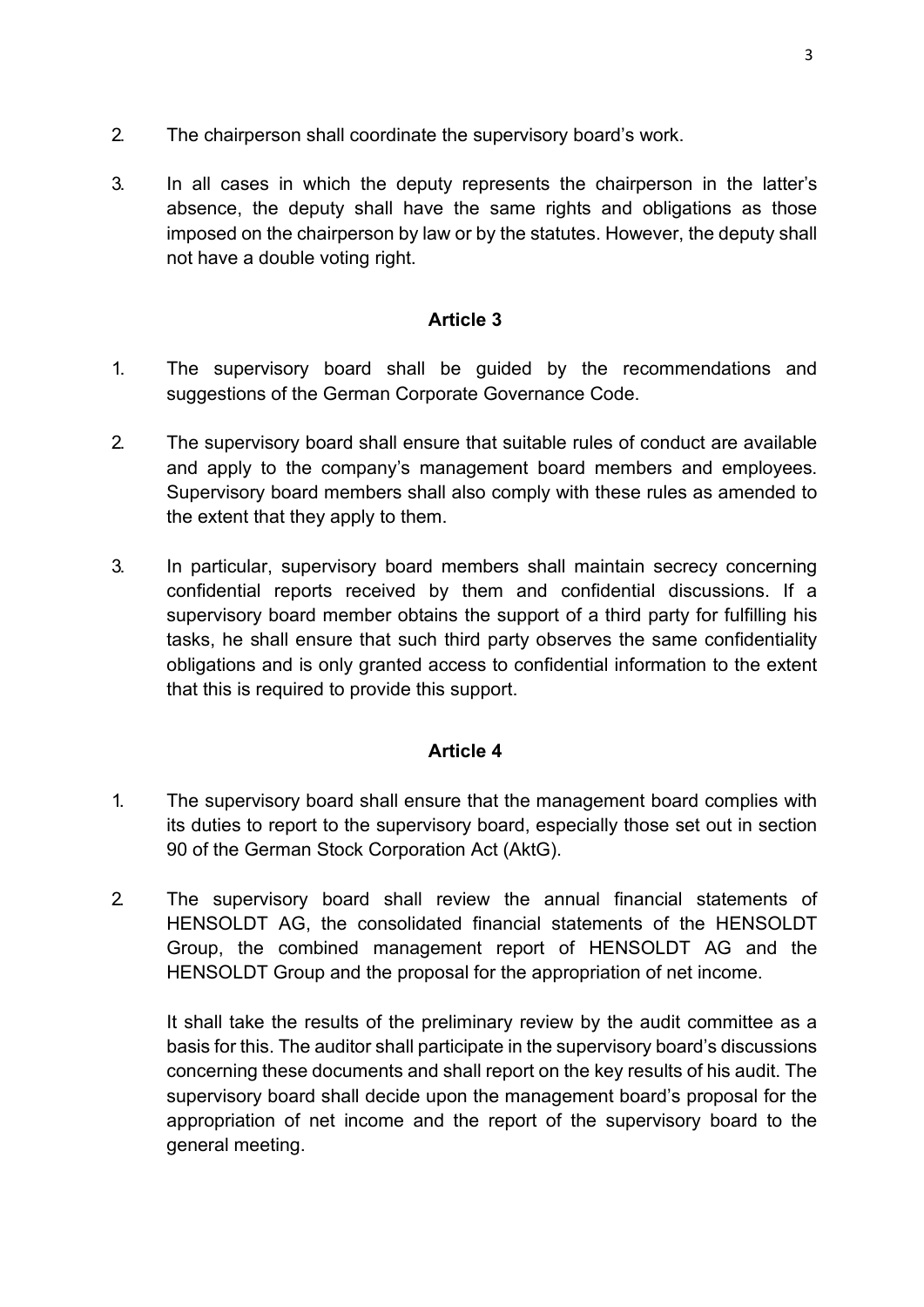3. In addition to the statutory requirement for consent and subject to the scope of transactions requiring consent being additionally extended by the supervisory board in individual cases, the transactions identified as requiring consent in the rules of procedure for the management board, drafted by the supervisory board, shall require the supervisory board's prior consent.

#### **Article 5**

- 1. To the extent permitted by law, the supervisory board may delegate specific tasks and rights to its committees. In particular, the supervisory board reserves the right to establish a committee for matters involving classified information, if necessary. The committees shall be responsible for the tasks defined in more detail and assigned to them by decisions made by the supervisory board or in rules of procedure approved by the supervisory board. The chairpersons of the committees shall report the committees' work to the supervisory board on a regular basis.
- 2. The chairperson, his deputy and two other supervisory board members, one of them representing the shareholders and the other the employees, shall form the supervisory board's **executive committee**. The executive committee shall be responsible for the tasks assigned to it in the rules of procedure for the executive committee, especially for suggesting the appointment and removal of management board members, dealing with service agreements with management board members, planning for the succession of management board members and dealing with corporate governance issues. When suggesting the appointment and removal of management board members, the executive committee shall take into account that management board members should generally not be older than 65 years of age. Moreover, the executive committee shall be responsible for preparing the decisions to be taken by the supervisory board in a plenary session concerning the management board remuneration system, for the presentation thereof to the general meeting and for implementing this system in the service agreements with management board members and setting the targets regarding variable remuneration. In addition, the executive committee shall prepare the regular review of the management board remuneration system by the supervisory board in plenary sessions.
- 3. The supervisory board shall establish an **audit committee**, which shall consist of four supervisory board members, two representing the shareholders and the other two the employees. The chairperson of the audit committee shall be elected by the supervisory board members from among the committee members. The audit committee shall check and monitor the accounting processes, verify the effectiveness of the internal control system, risk management system and internal audit system, and review the annual financial statements. As part of the other tasks assigned to it, the audit committee shall, in particular, monitor that the company complies with statutory provisions, official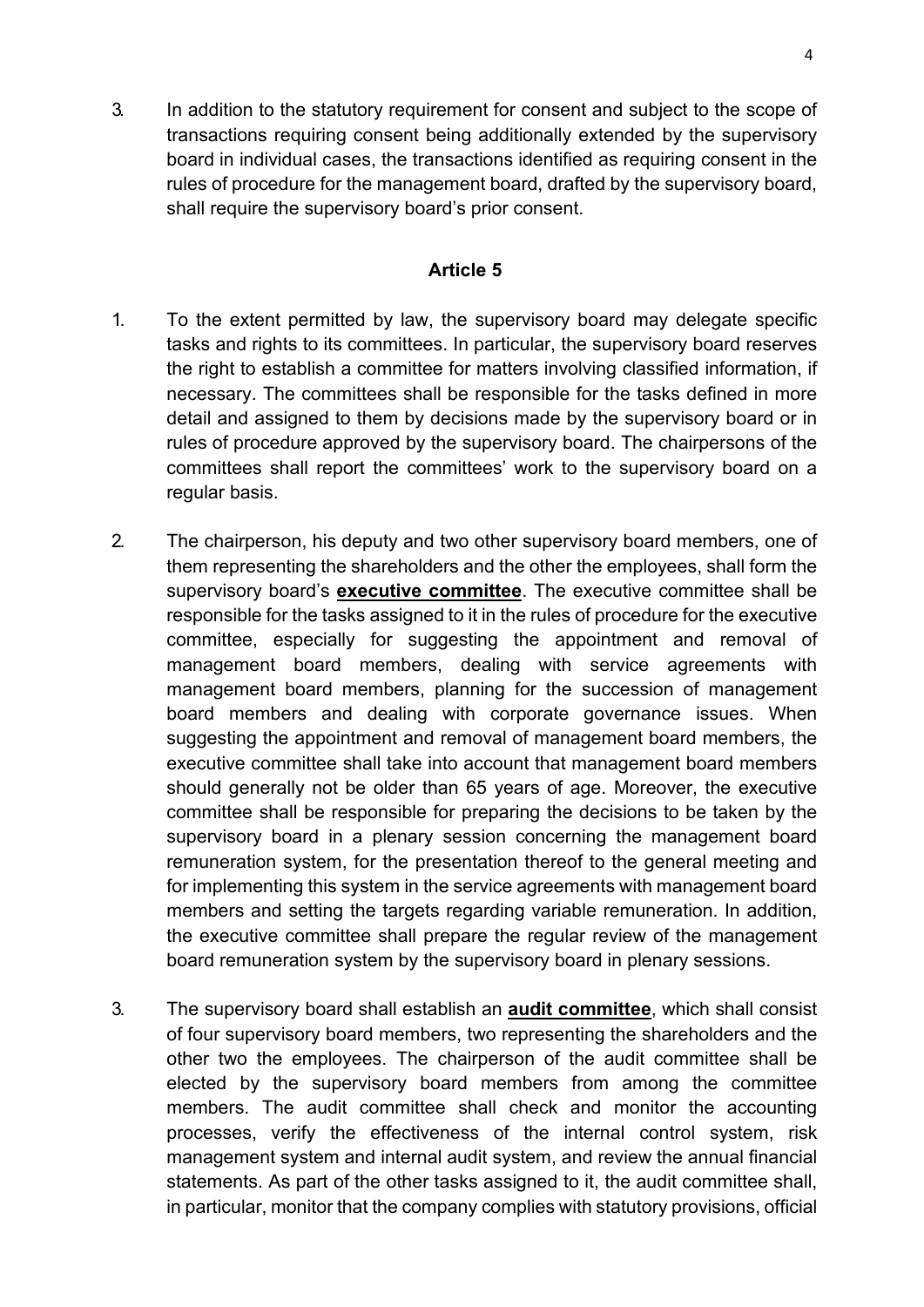regulations and corporate directives, unless these relate to anticorruption, antitrust (competition law), data protection or export control processes and regulations and, therefore, are reserved for being dealt with by the compliance committee.

- 4. The chairperson of the supervisory board, the deputy elected pursuant to the provisions of the MitbestG, and two other supervisory board members, one representing the employees and the other the shareholders, shall form the **mediation committee**, which, in the cases defined in sections 31(3) and 31(5) MitbestG, shall suggest the appointment and removal of management board members. This committee shall be established immediately after the election of the supervisory board's chairperson and the deputy elected pursuant to the provisions of the MitbestG.
- 5. The supervisory board shall establish a **compliance committee**, which shall consist of four supervisory board members, two representing the shareholders and the other two the employees. The chairperson of the compliance committee shall be elected by the supervisory board members from among the committee members. The compliance committee shall monitor that the company complies with statutory provisions, official regulations and corporate directives concerning anticorruption, antitrust (competition law), data protection and export control.
- 6. The supervisory board shall establish a **nomination committee**, which shall consist of up to four supervisory board members representing the shareholders. The members of the nomination committee shall only be elected by the supervisory board members representing the shareholders. The chairperson of the nomination committee shall be elected by the nomination committee members from among their ranks.

The nomination committee shall suggest suitable candidates to the supervisory board that the supervisory board in turn shall propose to the general meeting for the election of supervisory board members. When suggesting candidates, the nomination committee shall in particular take into account the objectives mentioned in paragraphs 2 and 5 of Article 1.

7. The supervisory board shall establish a **committee for transactions with related parties**, which shall consist of four supervisory board members, two representing the shareholders and the other two the employees. When appointing the committee members, the supervisory board shall ensure that the majority of the committee members do not have a potential conflict of interest due to their relationship with a related party. The chairperson of the committee for transactions with related parties shall be elected by the supervisory board members from among the committee members. The committee for transactions with related parties shall be responsible for monitoring that, with regard to transactions with related parties, the company's internal processes follow an ordinary course of business and are in accordance with customary conditions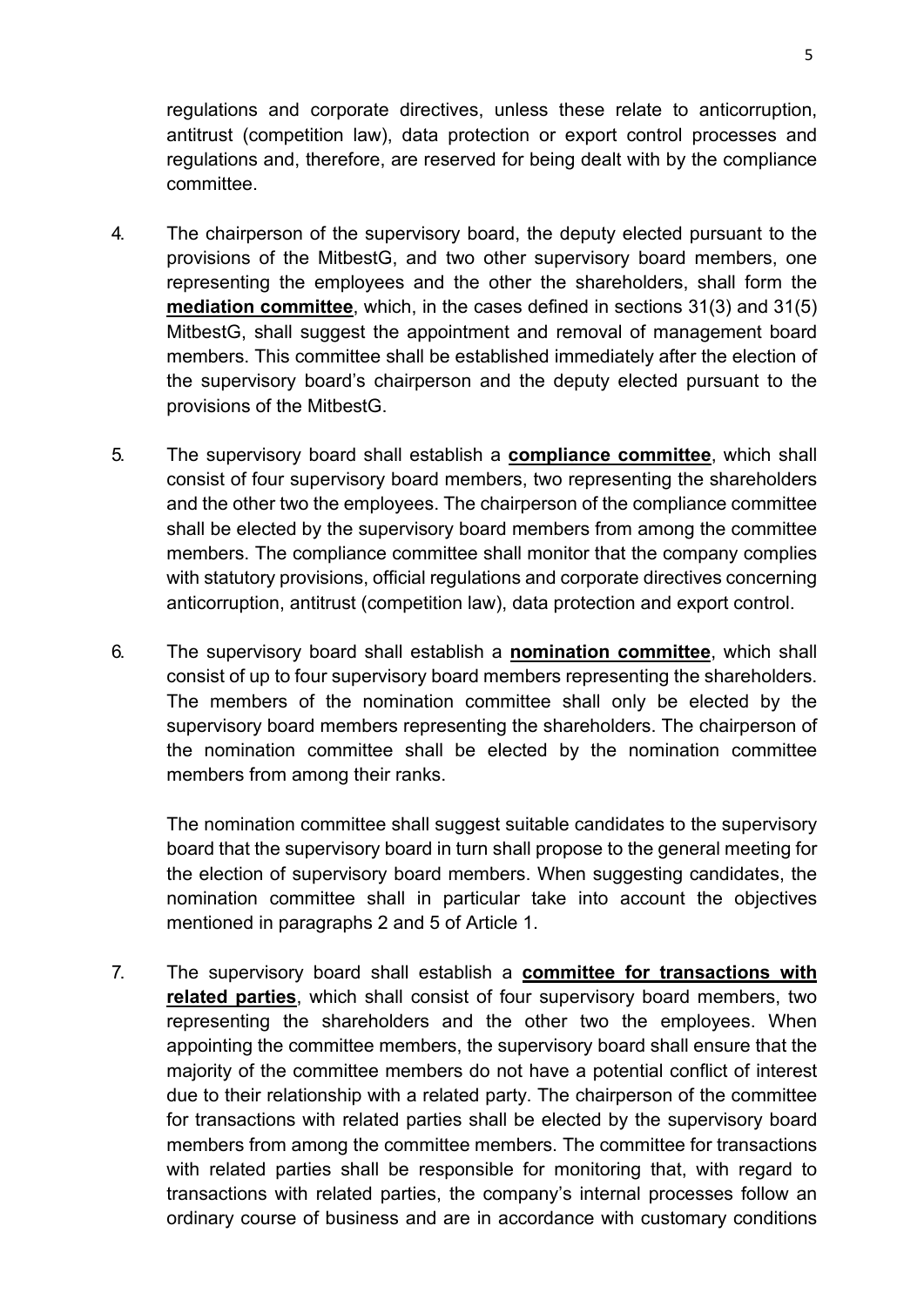as provided in sentence 2 of section 111a(1) AktG and shall be responsible for approving transactions with related parties in accordance with section 111b AktG. Concerning such transactions, the decision-making competence of the committee for transactions with related parties shall precede that of other committees. Committee members with a potential conflict of interest due to their relationship with a related party must not exercise their voting right when it comes to approving transactions with related parties. No related party may be a member of the committee if such party is involved in a transaction within the meaning of sentence 2 of section 111a(1) AktG.

8. In other respects, the provisions regarding the convening, form and recording of meetings, the adoption of resolutions, the quorum and voting procedures shall apply mutatis mutandis to the committees. However, at least three committee members or, in committees with more than six members, at least half of the mandatory committee members must participate in each vote. In the event of a tied vote in a committee, except for a committee in accordance with section 27(3) MitbestG, the chairperson of the committee shall have a double voting right if the second vote on the same subject matter again results in a tied vote.

# **Article 6**

1. Supervisory board meetings shall be convened in writing (or electronically or in text form (section 126b of the German Civil Code (BGB))) by the chairperson or, if the chairperson is not available, then by the deputy, giving a period of notice of two weeks prior to the meeting.

When calculating the period of notice, the day of dispatch of the invitation and the day of the meeting shall not be taken into account. This period may be reduced in urgent cases. However, even in urgent cases, there shall be at least three days between the day on which the meeting is convened and the day of the meeting. The agenda shall be communicated in due time prior to the meeting.

- 2. The supervisory board members must receive the relevant documents concerning discussions and resolutions in due time prior to the meeting. In specific cases, which have to be justified, such documents may be provided at a later point in time, however no later than at the time the meeting takes place.
- 3. At least two supervisory board meetings shall take place in each half calendar year.

## **Article 7**

1. Supervisory board meetings shall be chaired by the chairperson or, if the chairperson is not available, by the deputy. The chairperson shall determine the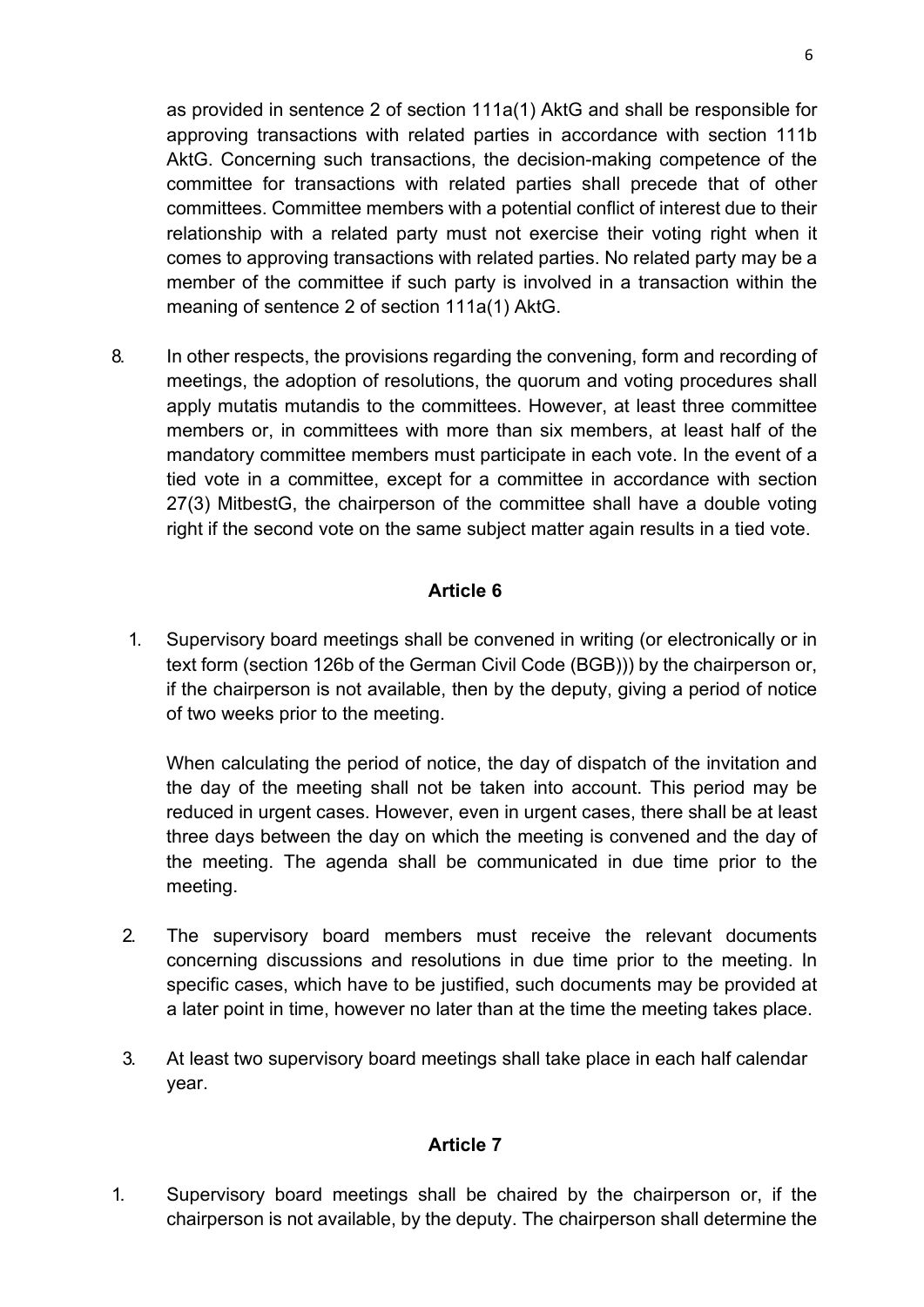sequence of the items to be discussed and the type of voting.

- 2. The supervisory board shall constitute a quorum if at least six members take part in the adoption of a resolution, regardless of whether the participating members approve or vote against the resolution or abstain from voting.
- 3. Resolutions concerning any agenda items which had not been specified in the invitation may only be adopted if no supervisory board member objects to this.

## **Article 8**

- 1. At the instigation of the chairperson, supervisory board members may also adopt resolutions outside of a meeting by voting either verbally, in writing, electronically or in another text form (section 126b BGB) (and also in a combination of these voting types) or in a telephone or video conference. Absent supervisory board members also have the option to participate in the adoption of a resolution by having other supervisory board members submit their votes for them in writing, by fax, electronically or in another text form (section 126b BGB).
- 2. If, less than three working days prior to a supervisory board meeting, a request regarding an agenda item is made or an existing request is modified in such a way that it is only possible for a member to vote in writing concerning that agenda item if he is informed of such request or modification, an absent supervisory board member shall be allowed to submit his vote in writing at a later point in time. For this purpose, the chairperson of the supervisory board or, if the chairperson is not available, then the deputy shall notify all absent members of such request or modification in writing, by fax or any other customary means of communication (e.g. by email) or in another text form (section 126b BGB) and shall grant them a period of at least one week to submit their vote in writing.
- 3. All votes cast in writing shall be taken into account when determining the voting result if such votes are received within the period specified in paragraph 2 of Article 8. The voting process shall only be completed when all written votes have been received or the period granted for their submission has expired without the votes being received.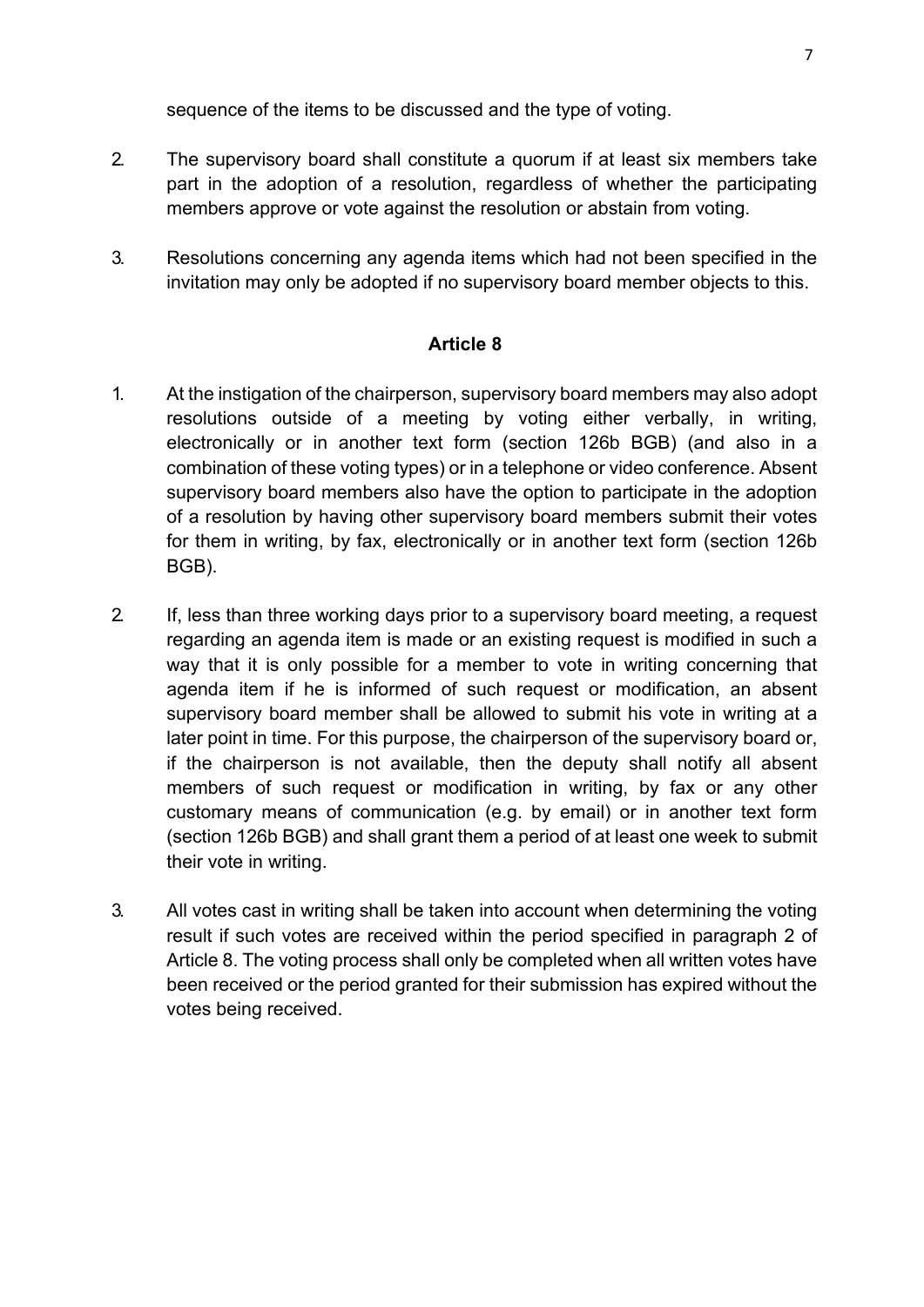- 1. Unless otherwise provided by law, the adoption of a resolution shall require the majority of all votes cast. In case of a tied vote, every supervisory board member is entitled to request a second vote on the same subject. If this results in another tied vote, the chairperson shall have a double voting right. The second vote may also be cast in writing, electronically or in another text form (section 126b BGB) or in a telephone or video conference.
- 2. Supervisory board meetings and resolutions (regardless of whether they are adopted during or outside of a meeting) shall be recorded in minutes within a period of four weeks and such minutes shall be signed by the chairperson and, if appointed, the minute taker. The minute taker shall be appointed by the chairperson of the supervisory board.
- 3. Once the minutes have been established, a copy shall be sent to all supervisory board members. The original of the minutes shall be stored in the company records.

# **Article 10**

- 1. Unless otherwise decided by the chairperson of the supervisory board in an individual case, supervisory board meetings are generally attended by the management board members.
- 2. To fulfil its duties, the supervisory board may, in its sole discretion, call in auditors, legal counsel and other external or internal consultants. The chairman of the supervisory board may allow such individuals or any persons delegated for purposes of furnishing information to attend the supervisory board's meetings. He shall give the supervisory board members the opportunity to express any concerns they may have. The costs of the involvement of the aforementioned persons shall be borne by the company.

## **Article 11**

- 1. The chairperson or, if the chairperson is not available, then the deputy is entitled to make and receive all declarations required to implement the supervisory board's resolutions.
- 2. Any other supervisory board documents and announcements shall be signed by the chairperson of the supervisory board or, if the chairperson is not available, then by the deputy. The chairperson shall also be responsible for all of the supervisory board's correspondence.